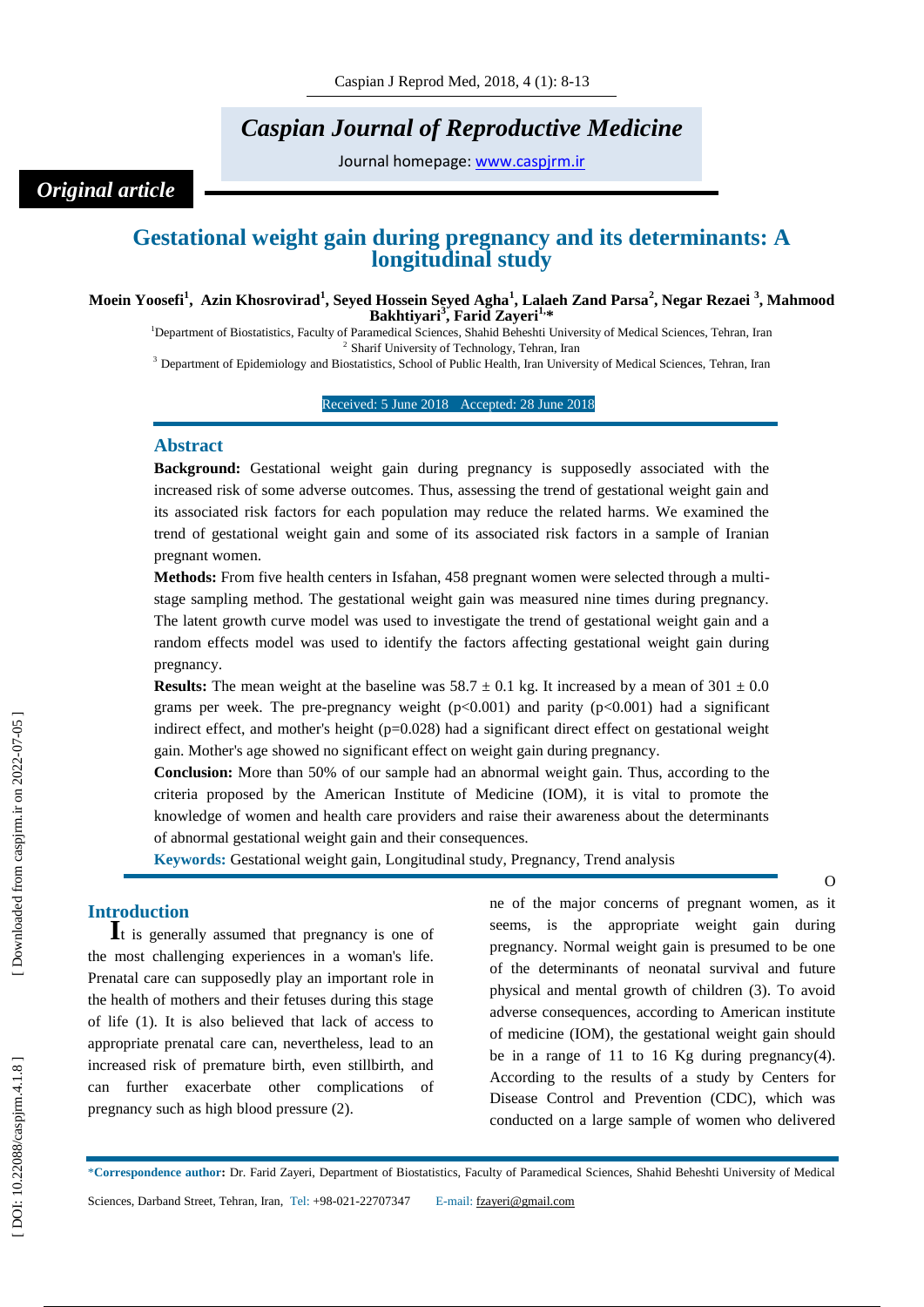

Thus, this study followed two main objectives. The first one was to describe the trend of weight gain in Iranian pregnant women using latent growth models as a powerful statistical approach for the longitudinal evaluation of the trend, and the second one was to determine some effective factors leading to weight gain during pregnancy through Grows Latent Models (GLM).

#### **Materials & Methods**

All procedures performed in this historical cohort study, involving human participants, were approved and confirmed by the ethics committee of Shahid Beheshti University of Medical Sciences and its later amendments or comparable ethical standards.

In this study, 458 pregnant women were selected in Isfahan through a multistage sampling technique. First, Isfahan was divided into five different districts (northern, southern, eastern, western, and the center), and then one health center was randomly selected in each district. After that, the health documents of the pregnant women in these five centers were reviewed. To investigate the intra -individual variation over time, the mother's weight was recorded at 9 different time intervals during pregnancy. In addition, to assess how other factors affected the gestational weight gain, we recorded some potential explanatory variables such as maternal pre -pregnancy weight, height, age, and the number of previous pregnancies (parity). Maternal weights had been measured at different times, and some cases did not attend the health centers for some measurements: as a result, we had some missing values in our collected data. Therefore, in order to increase the



accuracy of results, the multiple imputation method for estimating the missing longitudinal data was used (8).

The trend of gestational weight gain was assessed through latent growth curve models. Latent growth curve models are supposedly powerful statistical tools, which can combine the random effects modeling approach with the structural equation models. This is done to take both the intra and inter -individual variations into account, which is helpful in analyzing trends in longitudinal studies (9 -11).

To achieve the second objective, i.e., to evaluate the effect of different explanatory variables on maternal weight gain during pregnancy, we used the random intercept model (also called the generalized linear mixed model). Using this type of statistical model, one can account for heterogeneity among subjects through adding random terms to the model (12).

In this study, the utilized random intercept model can be written as:

(4)g[E((Weight gain) $it|bi$ )] =  $\beta_0 + \beta_1$ (Baseline Weight)<sub>I</sub> +  $\beta$ 2(Height)<sub>I</sub> + $\beta$ <sub>3</sub>(No of Births)<sub>i</sub>

 $+\beta$ 4(Age)<sub>i</sub>+ $\beta$ 5(Time)<sub>ij</sub>+b0<sub>i</sub>

Where the base line weight is the weight before pregnancy in kg, the height is the mother's height in cm, the no of births is the number of previous pregnancies, the age is the mother's age in years, and the time is the gestational age in week.

In order to analyze the data, we used the M -plus software (version 6.0) for fitting the growth curve model and STATA software (version 14.0) for fitting the random intercept model.

#### **Results**

The means (SD) for age, height, and body mass index of mothers were 26.4 (4.4) years, 160.7 (6.0) cm, and 23.5 (3.9) kg/m2, respectively. About 44.1% of pregnant women had at least one previous pregnancy, and 14.6% had a history of at least one abortion. In addition, 26.9% of mothers had a history of cesarean delivery, 5.6% of mothers had experienced gestational diabetes, and 20.6% had a history of diabetes in their families.

The mean (SD) for the total weight gain of mothers during pregnancy was 12.3 (4.1). Table 1 shows the descriptive statistics for the gestational weight gain at different times of measurement, and Figure 1 displays the trend of gestational weight gain over time. The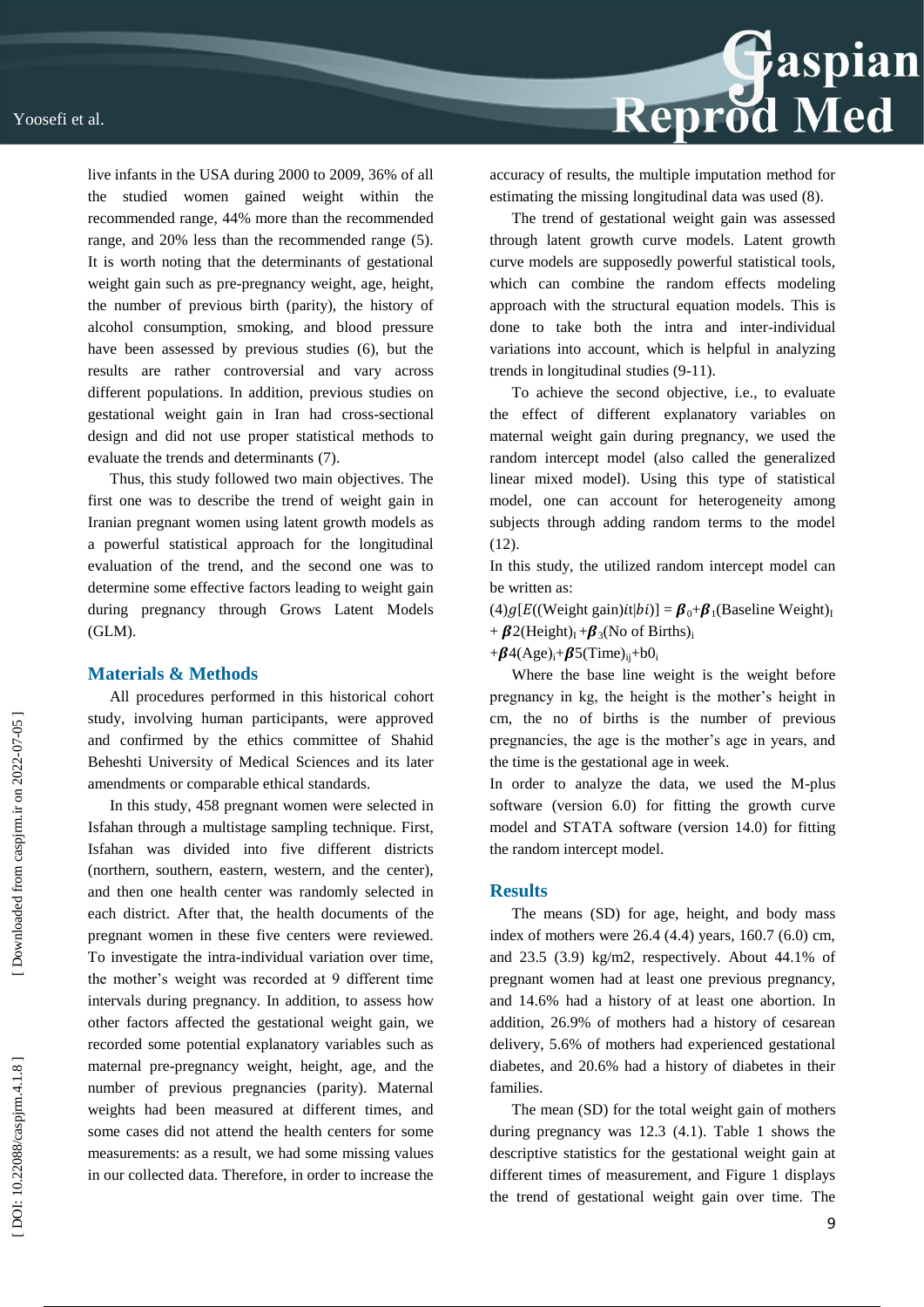maximum gestational weight gain was in 26 to 30 weeks of pregnancy (about 2.7 kg). About 19.2% of pregnant women who had body mass index (BMI) of less than 19.8 Kg/m2 before pregnancy experienced a gestational weight gain over the recommended values by IOM (more than 16 kg). Among women with normal BMI before pregnancy (19.8 to 26.0 kg), about 57.4% of them experienced a normal weight gain (11 to 16 kg) during their pregnancies. About twenty four percent of them experienced less than the recommended gestational weight gain by IOM (under 16 kg), and 18.3% experienced more than the recommended rang (over 16 kg) among women who were overweight or obese before pregnancy (BMI more than 26), 46.9% of them experienced gestational weight gain in the recommended range by IOM (under 11kg).

**Table 1:** Descriptive statistics of maternal weight gain during the study period

| Time                                         | Min    | Max    | Mean                          | SD  |
|----------------------------------------------|--------|--------|-------------------------------|-----|
| 11 to 15 weeks                               | $-2.0$ | 4.0    | 0.2                           | 0.5 |
| 16 to 20 weeks                               | $-5.0$ | 11.5   | 2.1                           | 2.1 |
| 21 to 25 weeks                               | $-2.8$ | 12.5   | 4.0                           | 2.4 |
| 26 to 30 weeks                               | $-1.0$ | 21.0   | 6.7                           | 3.4 |
| $31$ to $34$ weeks                           | 0.0    | 22.5   | 8.9                           | 3.7 |
| 35 to 37 weeks                               | 1.0    | 27.0   | 10.7                          | 4.0 |
| 38 <sup>th</sup> weeks                       | 1.7    | 27.0   | 11.6                          | 4.0 |
| 39 <sup>th</sup> weeks                       | 1.5    | 27.4   | 12.1                          | 4.1 |
| $40^{\text{th}}$ week                        | 1.7    | 27.5   | 12.3                          | 4.1 |
| 12<br>10                                     |        |        |                               |     |
| Mean Weight Gain                             |        |        |                               |     |
| $\overline{\mathbf{2}}$<br>$\mathbf{1}$<br>3 |        | 5<br>6 | $\overline{\phantom{a}}$<br>8 | 9   |

Figure 1: Trend of weight gain in pregnant women under study

Table 2 represents the trend of gestational weight gain by latent growth curve model. The average weight gain was estimated to be 307 gr per week among Iranian pregnant women.



Table 3 indicates that the random intercept model with 1 cm increased in maternal height, and the gestational weight increased by an average of 54 gr, which was significant ( $p=0.028$ ). It is worth noticing that with 1 kg increase in pre -pregnancy weight, the gestational weight decreased by an average of 45 gr  $(p<0.001)$ . With an increase in the number of previous pregnancies, the gestational weight decreased by an average of 786 gr (0.001). With one week increase in gestational age, the gestational weight increased by an average of 310 kg per week  $(p<0.001)$ . We did not found any significant relationship between the maternal age and the gestational weight gain  $(p=0.303)$ .

The significant estimated variance in the random intercept model demonstrates the presence of heterogeneity among maternal weights at the outset of the study  $(p<0.001)$ .

**Table 2:** Results of fitting the latent growth curve model for assessing the trend of maternal weight gain Significant at 5% level

| <b>Model</b><br>component | <b>Estimated</b><br>mean | <b>Estimated</b><br>variance |
|---------------------------|--------------------------|------------------------------|
| Intercept                 | 58.710 (0.531)*          | $0.089(0.025)*$              |
| Slope                     | $0.307(0.005)*$          | $0.011(0.001)*$              |

\*Significant at 5% level

Table 3: Results of fitting the random effects model for assessing the effect of different factors on weight gain

| <b>Variables</b> | <b>Coefficients</b> | <b>Standard</b> | Р.      |
|------------------|---------------------|-----------------|---------|
|                  |                     | error           | value   |
| Age (years)      | $-0.040$            | 0.038           | 0.303   |
| Height (cm)      | 0.054               | 0.240           | 0.028   |
| Weight (kg)      | $-0.045$            | 0.013           | 0.001   |
| parity           | $-0.786$            | 0.233           | 0.001   |
| Time             | 0.310               | 0.002           | < 0.001 |
| (weeks)          |                     |                 |         |
| Variance         | 7.12                |                 | < 0.001 |
| Component        |                     |                 |         |
|                  |                     |                 |         |

\*Significant at 5% level

#### **Discussion**

In this study, the gestational weight gain was lower than normal in 28% of pregnant women, normal in 49%, and higher than normal in 23%. According to the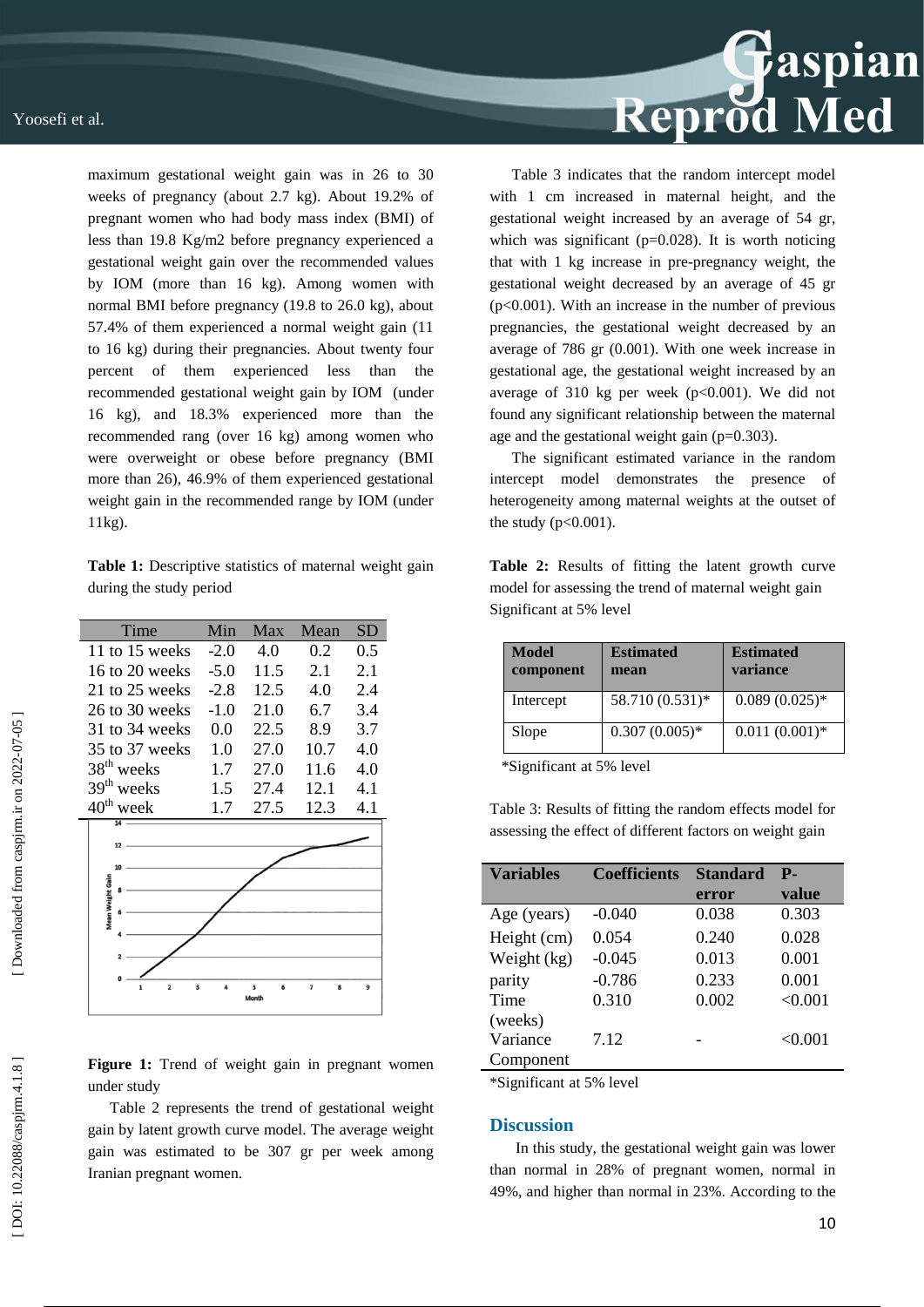

results of a study conducted by the American Centers for Disease Control and Prevention (CDC) from 2000 to 2009, the gestational weight gain of women was within the recommended range in 36% of pregnant women, while in 44% was higher than recommended rang of IOM, and in 20% was lower than the recommended range (13). Wong et al. reported that only 28% of Australian women gained weight within the recommended range (14). It should be noted that the normal weight gain, as recommended by IOM, is higher in our study. Yekta et al. conducted a study on pregnant women in Urmia and found that about 43% of women gained weight within the recommended range (13), which was consistent with the results of our study in Isfahan. It is worth mentioning that the mean gestational weight gain in this study is similar to those of the previous studies in Brazil and Indonesia. In contrast, other studies in the United States found higher average gestational weights than our study (15, 16).

In our study, the utilized model showed an indirect relationship between parity and weight gain during pregnancy. This means that with the increase in the number of previous pregnancies, the mean of the maternal weight gain decreases. In order to reduce the risk of high birth weight, the IOM, based on clinical judgment, recommends that short women gain less weight during pregnancy than taller ones (17). In the present study, height was one of the significant factors, influencing maternal weight gain during pregnancy. It is worth noting that with an increase in height, the maternal weight gain during pregnancy increased, too. This finding is consistent with the results of some other studies. For instance, Akbladet et al., in Finland, investigated the effect of important variables affecting maternal weight gain, and reported a direct effect of height on maternal weight gain in pregnant women (6). In addition, Abrams et al., in San Francisco, examined pregnant mothers every three months and concluded that height had a significant direct impact on maternal weight gain in all the three trimesters. Also, Straube et al. found that weight gain during pregnancy differed in height groups among German mothers with the same BMI (18, 19).

In the present study, the maternal weight before pregnancy had a significant indirect effect on the maternal weight gain during pregnancy. In other words, it was found that women with higher weights before pregnancy experienced lower weight gain during pregnancy. In a study on Chinese mothers, the results of multiple regression model showed that pre pregnancy weight had a significant indirect effect on weight gain in pregnant women (20). In another study on Mexican women, it was stated that pre -gestational BMI was indirectly associated with the weight gain during pregnancy (21).

In this study, as expected, an upward trend was observed for women's weight during pregnancy. In other words, the weight of women under study showed a mean increase of 310 gr per week during the pregnancy period. In a study on Brazilian pregnant women, which was conducted between 2005 and 2007, the researchers used longitudinal data models to investigate the effect of time on maternal weight gain. According to the results, time had a significant effect on maternal weight gain during pregnancy, and for each increase of week in the gestational age, there was an increase of 0.41 kg in weight gain (22). In addition, a non -linear (quadratic and cubic) relationship between gestational age and pregnant mothers' weight was found in another research using the multilevel analysis (23).

In the present study, we found no significant relationship between maternal age and weight gain during pregnancy. This finding is in agreement with a study in Finland (24). The association between maternal age and weight gain during pregnancy is somewhat sophisticated. In the same vein, a study reported a significant direct relationship between maternal age and weight gain during pregnancy, on the other hand, another reported a negative association (18, 22). The lack of relationship between mother's age and weight gain could be attributed to the presence of parity variable in the random effects model. Since the number of previous pregnancies increases with the increase of maternal age (significant correlation between age and parity), the significant relationship between parity and weight gain may result in an insignificant association between maternal age and weight gain in the modeling process.

Variables such as smoking, the history of diabetes, the history of alcoholism, and the status of blood pressure in mothers are among the other factors, which could be considered and examined in this study. However, we did not include them in our random effects model because of the lack of enough information in women health files. Nevertheless, these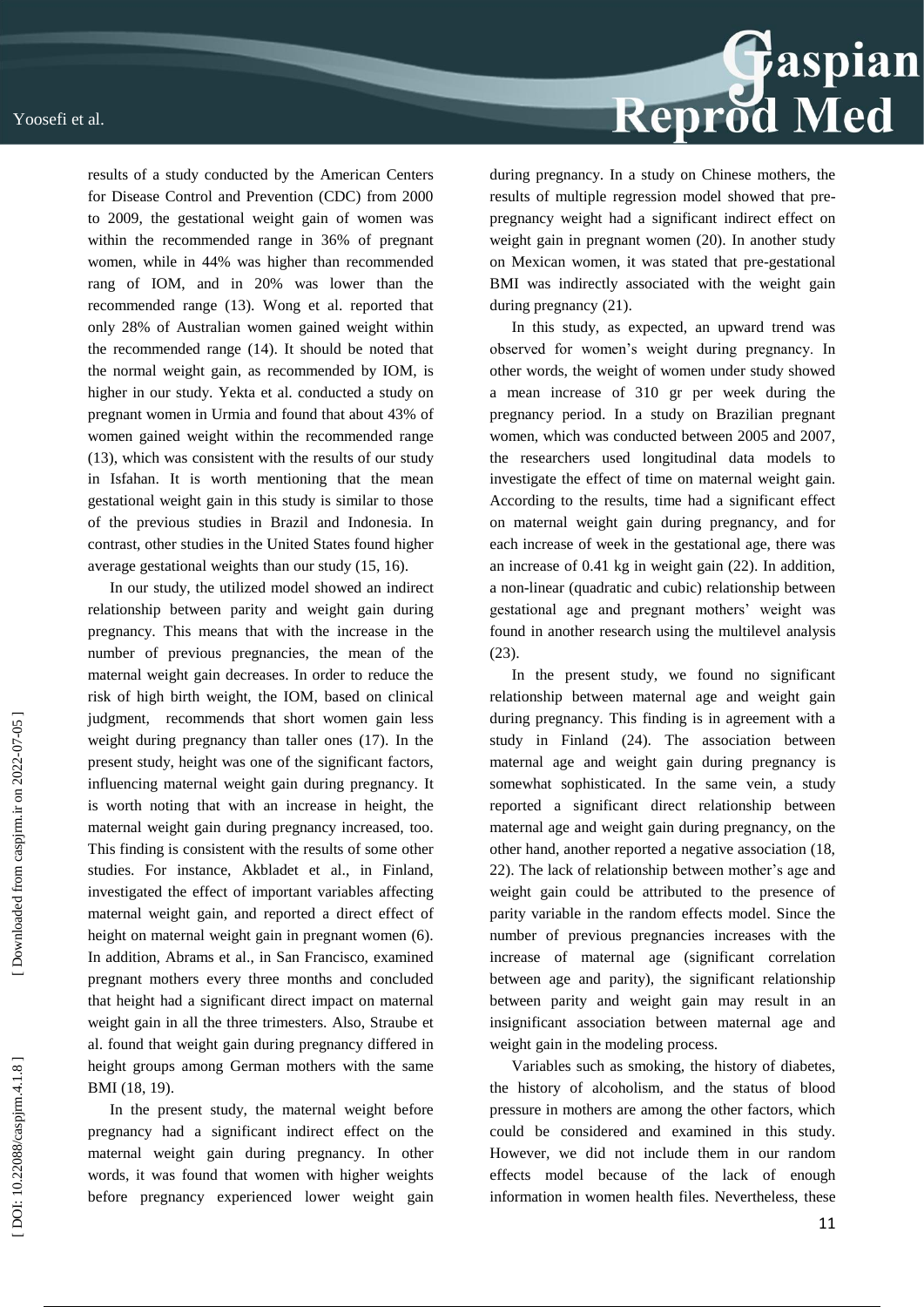

variables have been investigated and discussed in some previous studies (15, 21, 23, 25, 26).

Our research had some limitations, too. Inadequate sample size could be regarded as a major limitation for the present study. To overcome this problem, we gathered repeated observations, as longitudinal data, for each woman under study to compensate for the lack of sufficient sample size. Another limitation of our study was the presence of missing data in some measurement over time. To overcome this problem, we used the multiple imputation methodology for estimating the missing observations in longitudinal data (11). The first advantage of this study was the longitudinal data gathering process, which provided more accurate information about the gestational weight gain over time. Second, to the best of our knowledge, the previously published studies in this field mostly applied unvaried tests for cross -sectional data analysis or used simple statistical models such as multiple regression or MANOVA, which have lower statistical power for detecting the relationship between variables under study (17). The use of more advanced statistical models enabled us to study the longitudinal trend of gestational weight gain and the effect of its potential indicators more properly.

### **Conclusion**

According to the results of this study, the mean weight gain of the sampled women during pregnancy was about 12.3 Kg, which was within the normal limits recommended by the World Health Organization and the Institute of Medicine. However, our findings showed that about 51% of women were not in the normal range. As the weight gain has a undeniable impact on maternal and children's health, it is necessary for physicians and other people working in this field to become more familiar with this trend and pay a special heed to the cases who are not within the normal range or those who are exposed to the risk of the indicators of abnormal weight gain.

### **Acknowledgements**

We would like to thank the Shahid Beheshti University of Medical Sciences, Tehran, Iran for supporting this research . Also, we truly thank all the participants of the study **.**

#### **Conflicts of Interest**

None declared .

## **References**

- 1. Stoll BJ, Hansen N. Infections in VLBW infants: studies from the NICHD Neonatal Research Network. Seminars in perinatology. 2003 27(4):293 -301.
- 2. Rosenberg J. Neonatal death risk: Effect of prenatal care is most evident after term birth. Perspectives on Sexual and Reproductive Health. 2002;34(5):270.
- 3. Kramer MS, Barros FC, Demissie K, Liu S, Kiely J, Joseph KS. Does reducing infant mortality depend on preventing low birthweight? An analysis of temporal trends in the Americas. Paediatric and perinatal epidemiology. 2005;19(6):445-451..
- 4. Weight Gain During Pregnancy: Reexamining the Guidelines. Rasmussen KM, Yaktine AL, editors. Washington DC: National Academy of Sciences.; 2009.
- 5. Johnson JL, Farr SL, Dietz PM, Sharma AJ, Barfield WD, Robbins CL. Trends in gestational weight gain: the Pregnancy Risk Assessment Monitoring System, 2000 -2009. American journal of obstetrics and gynecology. 2015;212(6):806 e1 - 808.
- 6. Ekblad U, Grenman S. Maternal weight, weight gain during pregnancy and pregnancy outcome. International journal of gynaecology and obstetrics: the official organ of the International Federation of Gynaecology and Obstetrics. 1992;39(4):277 - 283.
- 7. Lumbanraja S, Lutan D, Usman I. Maternal Weight Gain and Correlation with Birth Weight Infants. Procedia - Social and Behavioral Sciences. 2013;103:647 - 656.
- 8. Little RJ, Rubin DB. Statistical analysis with missing data: John Wiley & Sons; 2014.
- 9. Grimm KJ, Ram N. A second -order growth mixture model for developmental research. Research in Human Development. 2009;6(2 -3):121 - 143.
- 10. Li F, Acock AC. Latent curve analysis: a manual for research data analysts. National Council on Ϝ amily Relations, Irvine, CA. 1999.
- 11. Tisk JWR. Applied longitudinal data analysis for Epidemiology. UK: Cambridge University Press; 2013.